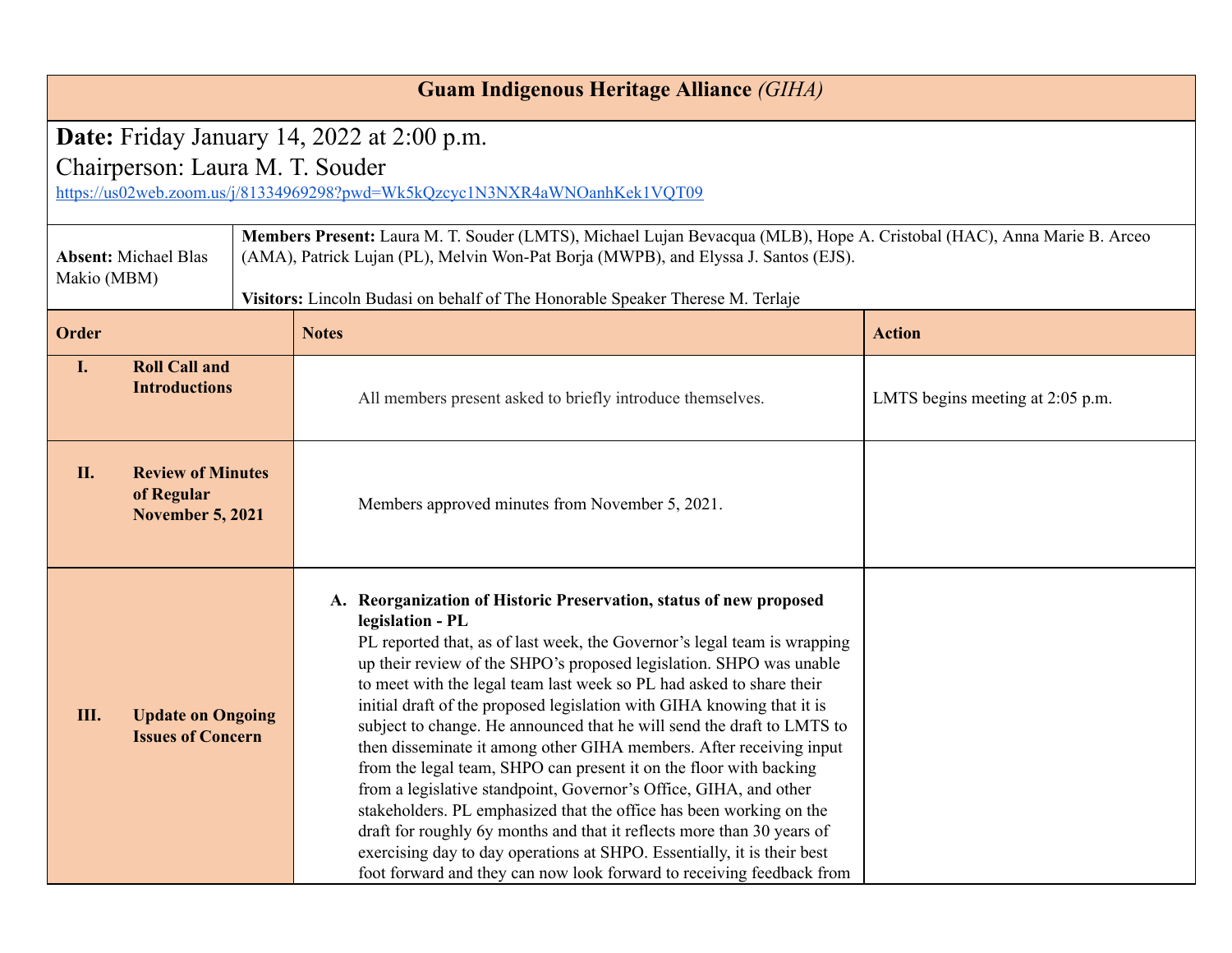| legal experts and cultural stakeholders who can review it for<br>information contradictory to any other local statutes. PL hopes that<br>within 15-30 days, SHPO can get feedback from GIHA members and,<br>upon implementation, receive GIHA's full support moving forward.<br>LMTS announced that the time frame between now and our next<br>meeting in February is enough time for members to review the draft. | GIHA members to review draft and provide |
|--------------------------------------------------------------------------------------------------------------------------------------------------------------------------------------------------------------------------------------------------------------------------------------------------------------------------------------------------------------------------------------------------------------------|------------------------------------------|
|                                                                                                                                                                                                                                                                                                                                                                                                                    | comments directly to SHPO. - PL.         |
| <b>B.</b> Status of National Historic Preservation Guidelines for Islands -<br><b>MBM</b>                                                                                                                                                                                                                                                                                                                          |                                          |
| MWPB reported that he has not received any updates on this.                                                                                                                                                                                                                                                                                                                                                        |                                          |
| C. Naftan Update/Other Burial - PL/MWPB                                                                                                                                                                                                                                                                                                                                                                            |                                          |
| PL reported that Bill 187-36 did not make it to the session floor in                                                                                                                                                                                                                                                                                                                                               |                                          |
| December. He spoke briefly with Senator Nelson as to when this may                                                                                                                                                                                                                                                                                                                                                 |                                          |
| occur. In the meantime, he is developing a cooperative agreement                                                                                                                                                                                                                                                                                                                                                   |                                          |
| between SHPO, UOG, and DCA on the burial inventory project which                                                                                                                                                                                                                                                                                                                                                   |                                          |
| should proceed in parallel with the building of the NAFTAN                                                                                                                                                                                                                                                                                                                                                         |                                          |
| Mañaina-ta. It is a multi-year agreement that all 3 parties are in favor of.                                                                                                                                                                                                                                                                                                                                       |                                          |
| They are currently crafting an agreement on stakeholder                                                                                                                                                                                                                                                                                                                                                            |                                          |
| responsibilities. The 3 parties agreed that the burden of finding funding                                                                                                                                                                                                                                                                                                                                          |                                          |
| would fall under SHPO while UOG would provide most of the labor as                                                                                                                                                                                                                                                                                                                                                 |                                          |
| far as the inventory process. UOG staff and students would be                                                                                                                                                                                                                                                                                                                                                      |                                          |
| responsible for conducting studies and inventory work. Those studies                                                                                                                                                                                                                                                                                                                                               |                                          |
| that have been completed - as far as data collection is concerned - could                                                                                                                                                                                                                                                                                                                                          |                                          |
| lead to immediate re-interment and those lacking data or proper                                                                                                                                                                                                                                                                                                                                                    |                                          |
| inventory can possibly be reinterred on a yearly basis.                                                                                                                                                                                                                                                                                                                                                            |                                          |
| LMTS emphasized that when the archeological reports are done for the                                                                                                                                                                                                                                                                                                                                               |                                          |
| burial sites, GIHA can ensure that we have the most comprehensive                                                                                                                                                                                                                                                                                                                                                  |                                          |
| information. She noted that SHPO is the main repository for                                                                                                                                                                                                                                                                                                                                                        |                                          |
| archeological reports. Considering that these public documents are not                                                                                                                                                                                                                                                                                                                                             |                                          |
| easily discernible, GIHA's role can be to translate this information into                                                                                                                                                                                                                                                                                                                                          |                                          |
| a story that accompanies a site interpretation or description. This would                                                                                                                                                                                                                                                                                                                                          |                                          |
| be an expansion of the work of the Kumisión which is currently                                                                                                                                                                                                                                                                                                                                                     |                                          |
| documenting genealogies of people and place. LMTS also noted that                                                                                                                                                                                                                                                                                                                                                  |                                          |
| GIHA should pay close attention to recordation of periodization that                                                                                                                                                                                                                                                                                                                                               |                                          |
| include the use of terms such as "pre-contact" and "pre-colonial". The                                                                                                                                                                                                                                                                                                                                             |                                          |
| Kumisión has already weighed in on this with archeologists so that                                                                                                                                                                                                                                                                                                                                                 |                                          |
| naming periods can be more reflective of our CHamoru ethos.                                                                                                                                                                                                                                                                                                                                                        |                                          |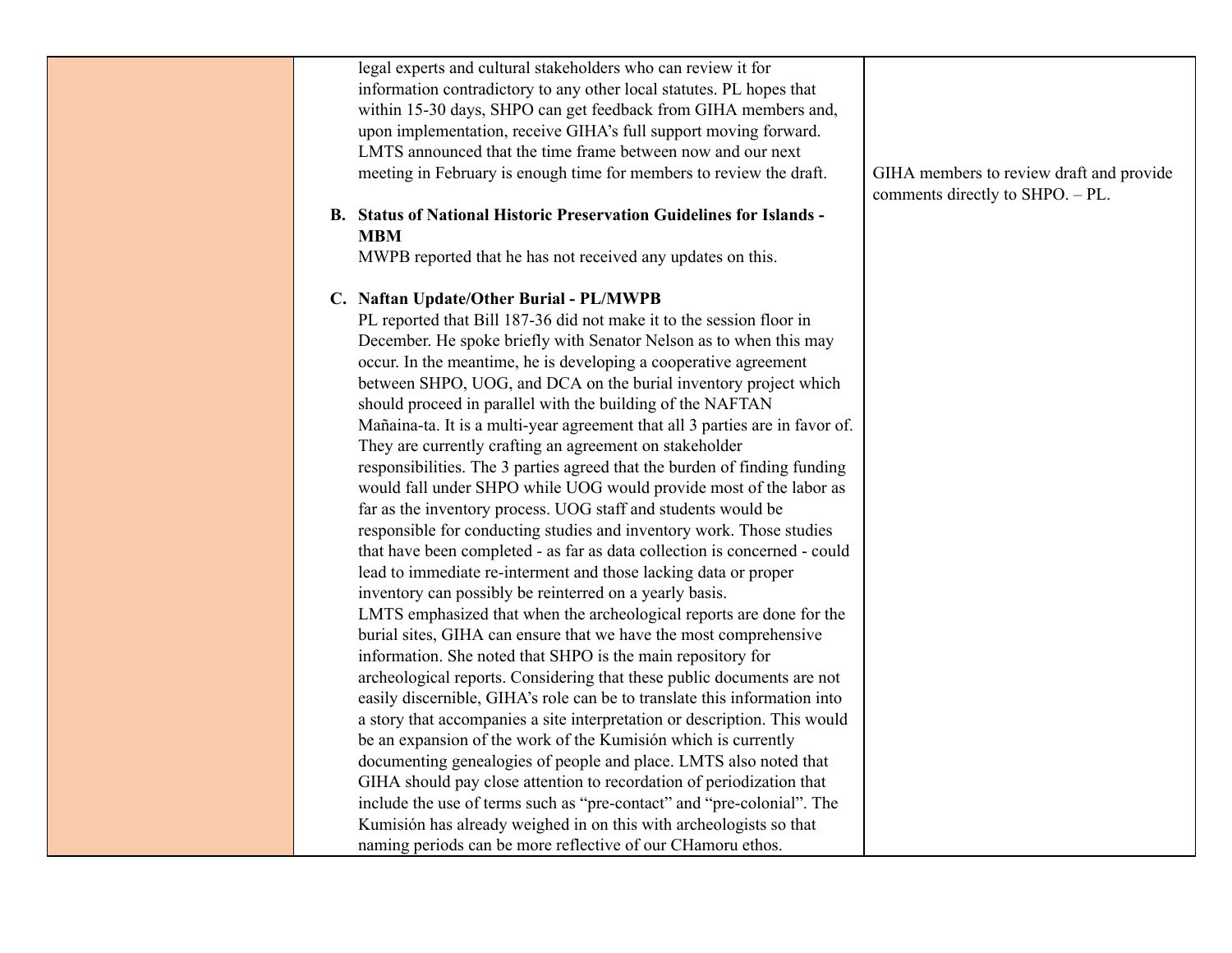| MWPB added that UOG, DCA, and SHPO discussed the holdings of                  |
|-------------------------------------------------------------------------------|
| the remains that will go into the NAFTAN. UOG had concerns about              |
| work and storage space. MWPB mentioned that the question of whether           |
| the cultural repository can be used for such purposes is still unclear        |
| because it is not designed to handle human remains. He echoed PL's            |
| report on stakeholder responsibilities and added that UOG will be hiring      |
| an Osteologist and use UOG students for inventories and the actual            |
| finalization of inventories.                                                  |
| MLB is working on a draft manual for the GCR which says that the              |
| GCR can be used for the temporary storage and assessment of human             |
| remains so long as there is a timeline indicating a set time that remains     |
| are going to leave. DCA needs to get the draft manual ratified by the         |
| board but he does not feel there will be any objection to this because        |
| there is no other appropriate facility that can do this work.                 |
| LMTS asked if we would be able to lift the moratorium on receiving            |
| different additional holdings from the different archeological firms.         |
| MWPB responded that MLB submitted a proposal for a phased lifting             |
| of the moratorium. They are also working on de-accessioning of certain        |
| items to create more capacity at the Guam Museum. Once the repository         |
| is fully functioning, it will make a significant impact on their capacity.    |
| MWPB added that the doors of GCR should be open well ahead of their           |
| expiration of their lease at the Flores Building so theoretically DCA can     |
| still utilize the Flores Building as additional space. However, MWPB          |
| feels that this is problematic as it is not designed to preserve the island's |
| historical property. There is also a very real possibility that once the      |
| GCR is open, Mr. Flores may decide that he is done working with DCA.          |
| However, DCA has a contract that would hold him to his end of the             |
| agreement. At the moment, MWPB cannot predict the timeline for                |
| lifting the current moratorium. The board has already approved the first      |
| phase.                                                                        |
| LMTS asked if we know if the material that will be studied in the GRC         |
| has any relationship with what will go into the NAFTAN. MWPB                  |
| replied that what will go in the NAFTAN is well defined and will be           |
| based on the time of discovery - pre-1989. One of the challenges that         |
| they are facing is that there are a number of sites that are post-1989 for    |
| which there is no responsible party anymore. The question is what do          |
| we do with those remains? They want to re-inter the remains with              |
| dignity and include them in the NAFTAN. However, the question is will         |
| this create problems in the future and open the floodgates for other          |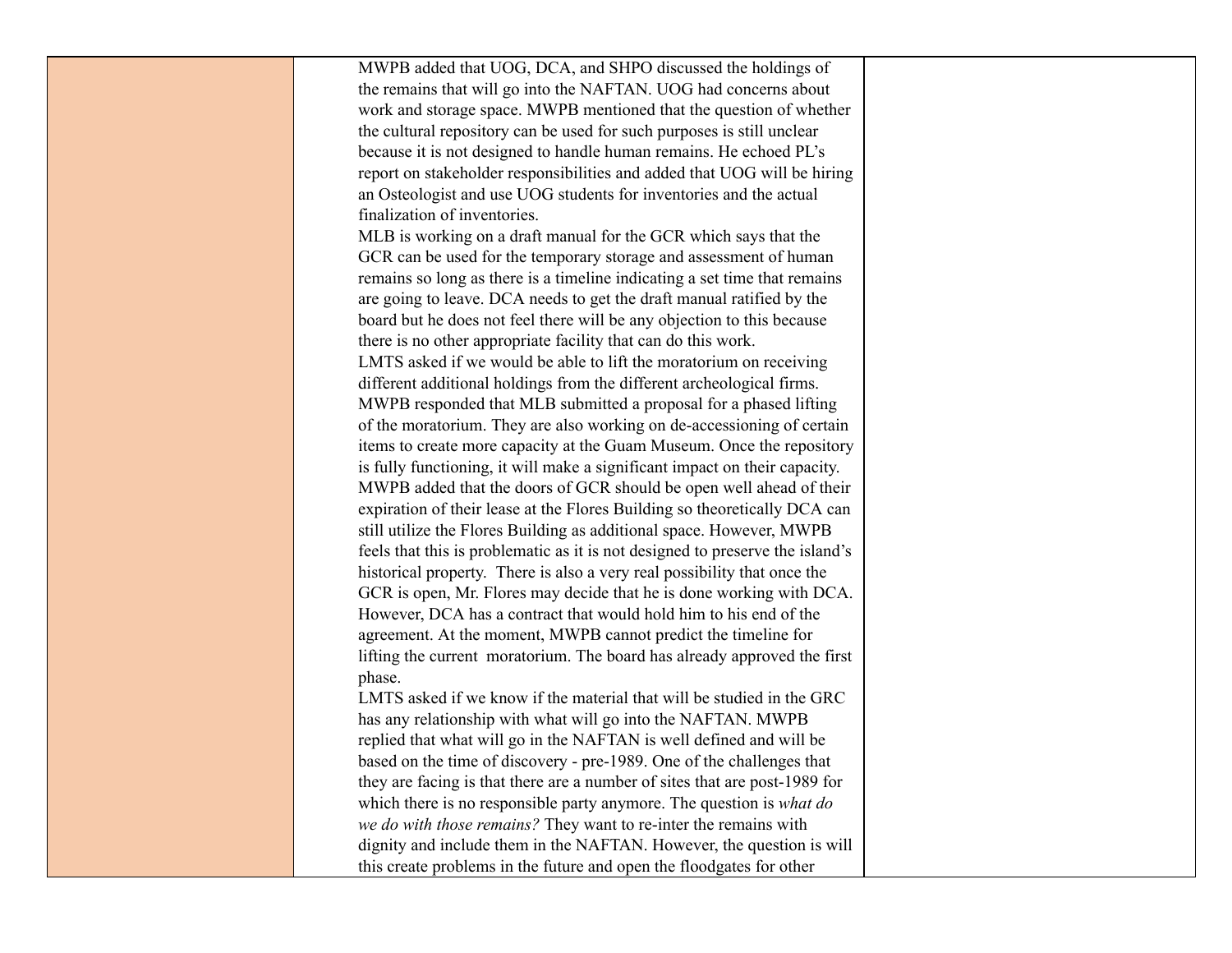companies who discover remains to ask why they cannot inter or store other remains there.

LMTS stated that just because the cap was 1989, does not mean that there were discoveries beyond 1989 in the same area that related to the same settlement - this is one issue. *How do we arbitrarily divide findings that are part of a single settlement if they were archeologically Surveyed at different periods of time?* The 1989 limit, from her perspective, was operating under the assumption that when finds were made, that the property owners would take the responsibility for re-interring. This is not what is necessarily happening and our mañaina are not being respected in that regard. She proposes that we need to revisit the NAFTAN law or seek clarification so that it forces property owners after 1989 to comply or to incorporate remains that come from a site that was partially surveyed prior to 1989. She feels that decisions should be driven by the protection of the burials rather than the dates when archeological firms conducted their work.

PL stated that as far as how SHPO handles these cases, anything that is found should not be touched. If they have to be reburied, it should be closest to the site. In his experience, when a company bellies up and is no longer in existence, the SHPO is left asking what they need to do. SHPO is doing the best they can to hold existing companies responsible. The companies that are no longer in existence are the exceptions to the rule. LMTS responded that those human remains may need to be incorporated into the NAFTAN. PL responded that this does not have to be done legislatively and can be done at a procedural level by the SHPO.

HAC asked PL to inform her of the person to address <sup>a</sup> letter she is preparing regarding a request for public access to the burials. While there is a no-access policy, she feels the request should still be made. PL responded that it would be by installation and that he would provide her with the information she is requesting via text.

## **D. CXOWXUDO RHSRVLWRU\ - M:PB**

MWPB stated that the GCR is behind. It was supposed to have been completed by the end of December. The report from UOG is that they are not expecting to be ready for another 2 or 3 months. DCA got word from the Governor to work with DLM to resolve the land issue because the law says that the land would be given to UOG for use of the repository but the deed has not been fully executed. The Governor has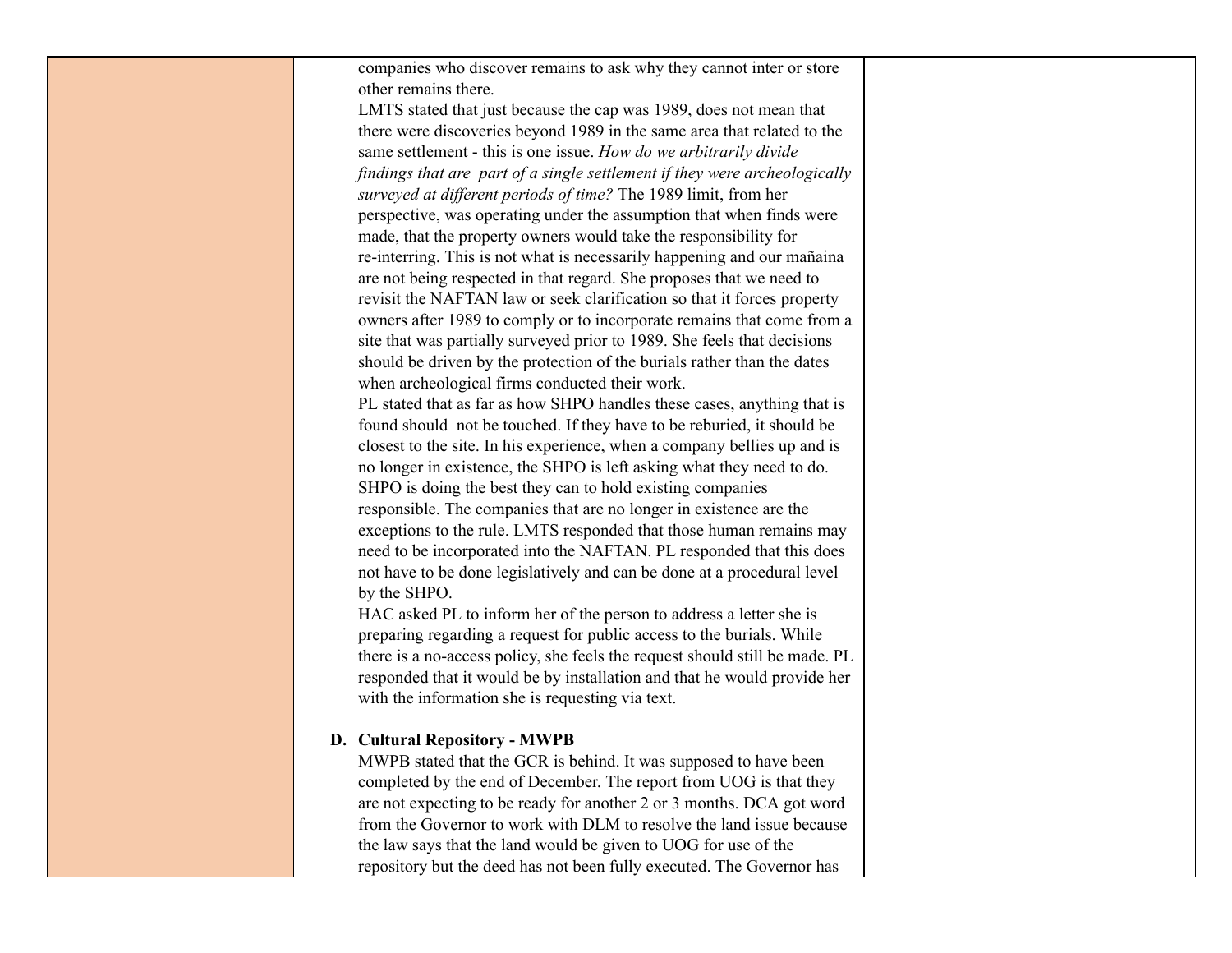|                                                                                        | thus asked that DCA keep the land with the Government of Guam so<br>that there will be less challenges for DCA to operate repository. If the<br>deed fully executes, it means that DCA would have to have an MOU<br>with UOG to connect the power. MWPM would personally like the land<br>to stay with DCA, but the arrangement could still be workable if it stays<br>with the Government of Guam somehow.<br>E. Kumisión's Relocation Status - AMA<br>AMA reported that the Kumisión submitted an invitation for bid today<br>with GSA. As soon as the GSA clears the IFB, the Kumisión will be<br>able to put an announcement in the newspaper. AMA hopes that this can<br>be as soon as next week. In the Kumisión's market research, they found<br>about 5 places that may qualify for the bid. AMA stated that the biggest<br>obstacle is that people are hesitant to put in bids for the Government of<br>Guam because whoever is bidding is required to put in a certain<br>percentage in order for them to qualify, similar to a bond.                                                                                                                                                                                                                                                  |                                                                                                                                                                                                                                                                                                                                                                                                                                                                                                                                                                                                                                                                |
|----------------------------------------------------------------------------------------|--------------------------------------------------------------------------------------------------------------------------------------------------------------------------------------------------------------------------------------------------------------------------------------------------------------------------------------------------------------------------------------------------------------------------------------------------------------------------------------------------------------------------------------------------------------------------------------------------------------------------------------------------------------------------------------------------------------------------------------------------------------------------------------------------------------------------------------------------------------------------------------------------------------------------------------------------------------------------------------------------------------------------------------------------------------------------------------------------------------------------------------------------------------------------------------------------------------------------------------------------------------------------------------------------|----------------------------------------------------------------------------------------------------------------------------------------------------------------------------------------------------------------------------------------------------------------------------------------------------------------------------------------------------------------------------------------------------------------------------------------------------------------------------------------------------------------------------------------------------------------------------------------------------------------------------------------------------------------|
| IV.<br><b>Upcoming Member</b><br><b>Events or Activities</b><br><b>Needing Support</b> | A. Mes CHamoru and Mother Tongue Day Proclamation and<br><b>Resolution Signing LMTS</b><br>LMTS reported that in 2021 these two efforts were joined and took<br>place virtually. Both the governor and speaker issued the proclamation<br>and resolution respectively. It occurred on Mother Tongue Day,<br>February 21 and concurrently became the kickoff for Mes CHamoru.<br>The CHamoru program at GDOE is usually responsible for the Mes<br>CHamoru kick-off and Jimmy Teria of GDOE's CHamoru Studies<br>Program has already informed us that the theme has been selected. EJS<br>will follow up as to the theme selected.<br>LMTS proposed that GIHA plan the event for this year. This decision<br>was agreeable to the rest of the GIHA members The Kumisión has<br>agreed to draft the proclamation and resolution in both English and<br>CHamoru. The signing event will also officially kickoff Mes CHamoru<br>activities.<br>LMTS stated these events can be merged with GIHA's first virtual<br>Networking event. New GIHA members can witness the proclamation<br>and resolution signing including the organizations on and off-island.<br>LMTS also announced that on January 26th at 2:00am CHST, there is a<br>conference sponsored by UNESCO relevant to indigenous language | Kumision will draft resolution and<br>proclamation and prepare invites for island<br>and off-island invitees - Elyssa and Flo are<br>staff assigned to coordinate.<br>DCA/Museum will coordinate the logistics<br>for zoom meeting including livestreaming<br>feature for Governor's Office and video<br>recording for GIHA's archive.<br>GIHA members to develop program lineup at<br>February 4 <sup>th</sup> meeting and finalize details.<br>LMTS will emcee event.<br>Members are to help look into a dance or<br>chant group to perform a blessing to open the<br>event.<br>Lincoln Budasi was asked to follow up with<br>the speaker on the Resolution. |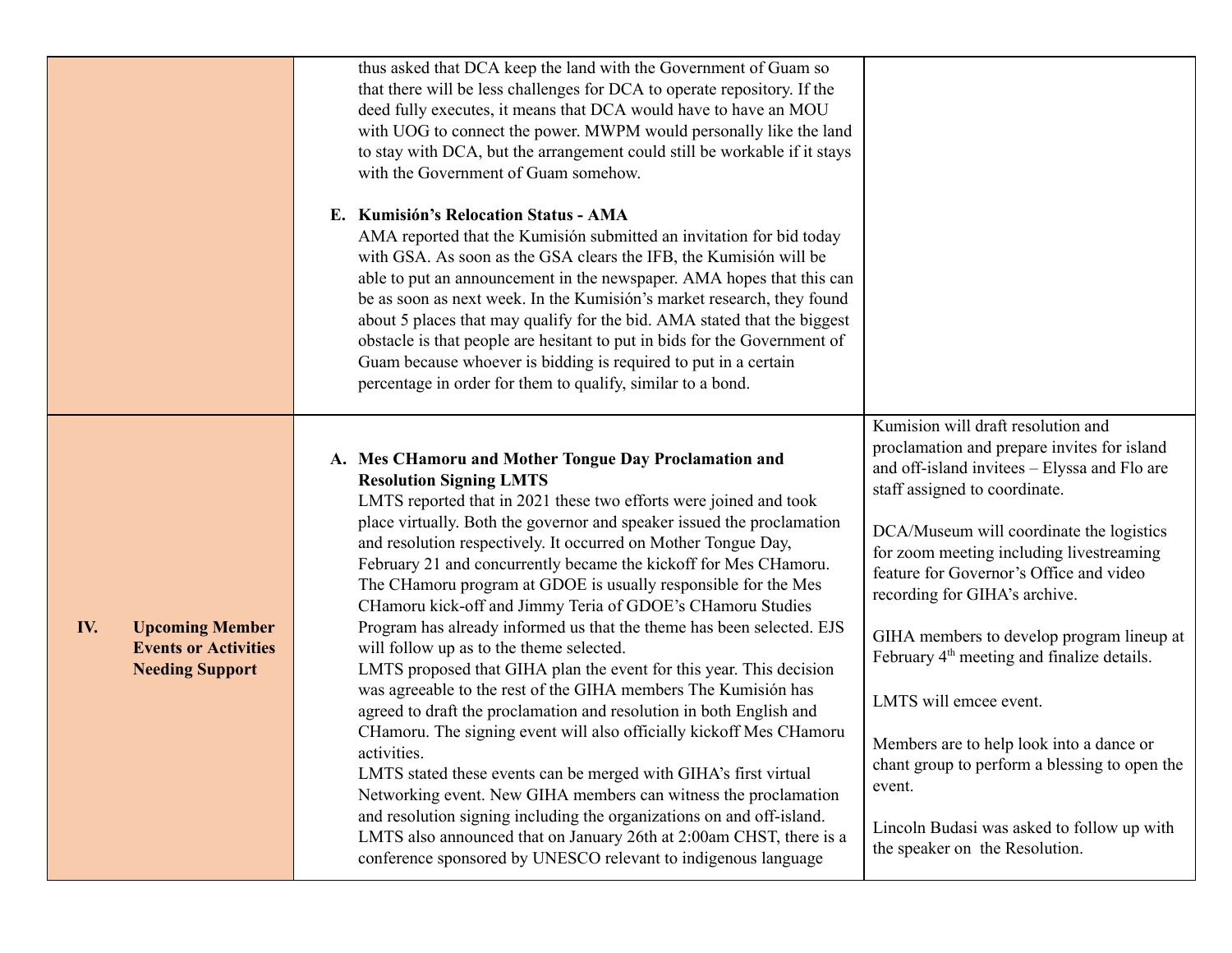| preservation and continuity. GIHA can register and attend as it will<br>inform us of UNESCO's proclamation of the decade.                                                                                                                                                                                                                                                                                                                                                                                                                                                                                                                                                                                                                                                                                                                                                                                                                                                                                                                                                                                                                                                                                                                                                                                                                                                                                                                                                                                                                                                                                      |                                                                                                                                                           |
|----------------------------------------------------------------------------------------------------------------------------------------------------------------------------------------------------------------------------------------------------------------------------------------------------------------------------------------------------------------------------------------------------------------------------------------------------------------------------------------------------------------------------------------------------------------------------------------------------------------------------------------------------------------------------------------------------------------------------------------------------------------------------------------------------------------------------------------------------------------------------------------------------------------------------------------------------------------------------------------------------------------------------------------------------------------------------------------------------------------------------------------------------------------------------------------------------------------------------------------------------------------------------------------------------------------------------------------------------------------------------------------------------------------------------------------------------------------------------------------------------------------------------------------------------------------------------------------------------------------|-----------------------------------------------------------------------------------------------------------------------------------------------------------|
| <b>B. CHamoru Village Upgrade Project</b><br>MWPB stated that DCA is looking for more grants.                                                                                                                                                                                                                                                                                                                                                                                                                                                                                                                                                                                                                                                                                                                                                                                                                                                                                                                                                                                                                                                                                                                                                                                                                                                                                                                                                                                                                                                                                                                  |                                                                                                                                                           |
| C. Kumision's Place Naming Efforts<br>EJS introduced the Guam Place Names project under the Kumisión I<br>Fino' CHamoru. The Kumisión is wrapping up its first research phase<br>on village names. It is embarking on the second phase of the project<br>with grant funding on its way. The second phase will focus on<br>identifying place names within each village and producing maps for the<br>community. The task of documenting histories of place through elder<br>interviews is ongoing.                                                                                                                                                                                                                                                                                                                                                                                                                                                                                                                                                                                                                                                                                                                                                                                                                                                                                                                                                                                                                                                                                                              |                                                                                                                                                           |
| <b>D. Archiving Collections</b><br>LMTS proposed that a meeting be held between all parties overseeing<br>repositories and collections to discuss the possibility of aligning our<br>archival and cataloging inventory numbering systems. UOG is helping the<br>Kumisión with this process and they can likewise seek uniformity with the<br>Guam Museum and SHPO's processes.<br>PL reported that the SHPO needs to begin digitizing its archives for the sake<br>of protecting the data. If anyone is engaged in digitizing efforts, he would<br>like their office to get involved.<br>MWPB stated that the Lieutenant Governor had asked him to stay<br>connected to the archive. He reported that a grant from DOI that went to the<br>Governor's Office was sub-granted to the Guam Public Library System. The<br>archive is under the Nieves Flores Library One of the things they were<br>trying to do was secure infrastructural needs first before starting to scan and<br>digitize documents. They also need to update the HVAC and digital service.<br>They are working with xerox to add a scanning station that is built for odd-<br>shaped items.<br>As far as addressing digitizing needs, SHPO was also thinking of<br>developing a summer internship program. As long as infrastructure is in<br>place, SHPO can make a big dent during a summer program.<br>MWPB's understanding is that there was talk about one contract to manage<br>the sheer volume of the archive. The goal is to make the entire archive<br>online and digital. There has to be equipment purchased by the Government | Schedule meeting with<br>representatives of repositories for March<br>(March 4 <sup>th</sup> GIHA meeting at 3 pm) to discuss<br>ways we can collaborate. |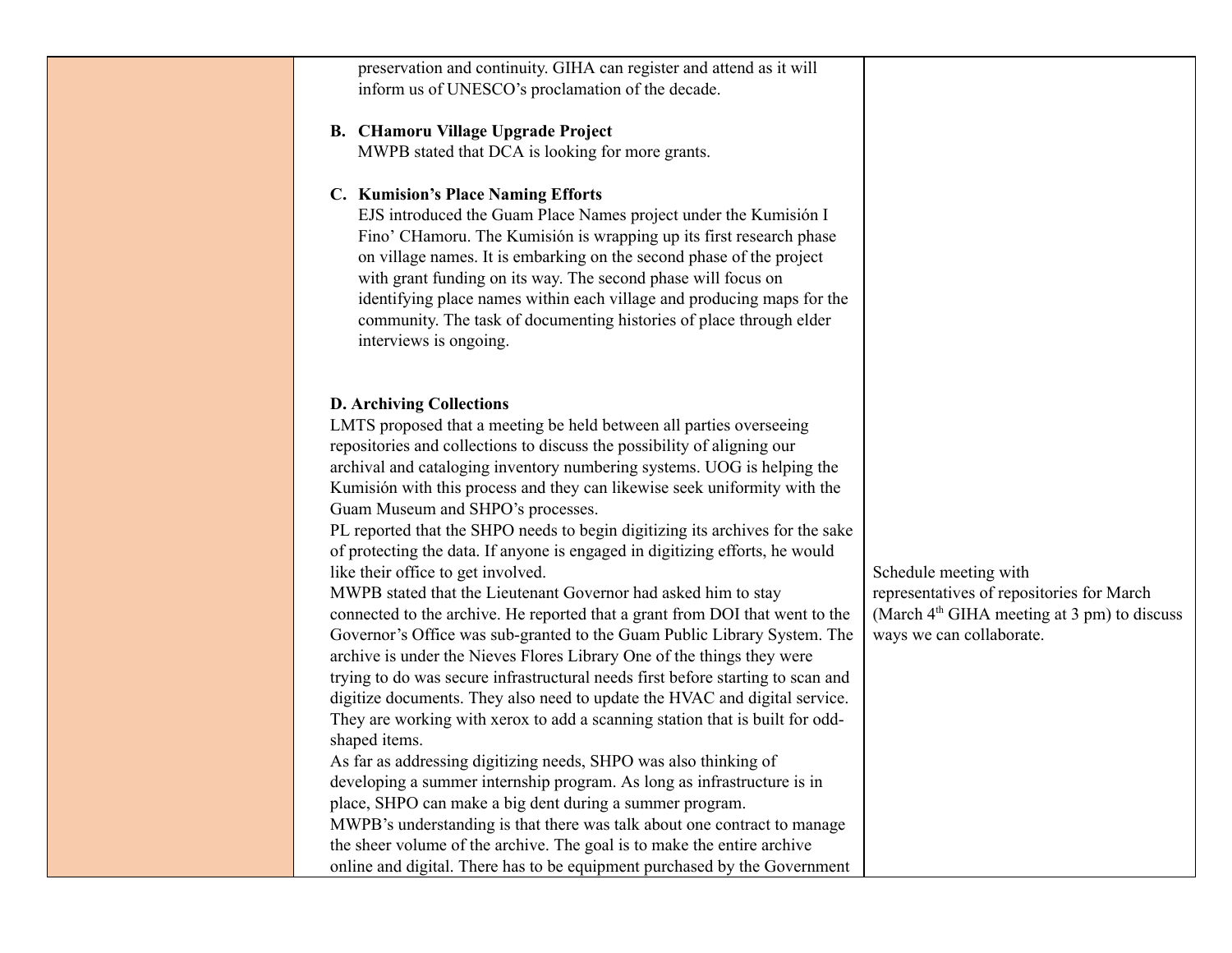|                                                                       | of Guam to maintain this effort and the Lieutenant Governor would like us<br>to be deliberate in archiving, such as doing so for purposes of education.<br>The hope is to be able to digitize museum artifacts and use them virtually in<br>the future. There is a lot more that needs to go into planning and<br>procurement.                                                                                                                                                                                                                                                                                                                                                                                                                                                                                                                                                                                                                                                                                                                                    |                                                                                                                                                                                                                          |
|-----------------------------------------------------------------------|-------------------------------------------------------------------------------------------------------------------------------------------------------------------------------------------------------------------------------------------------------------------------------------------------------------------------------------------------------------------------------------------------------------------------------------------------------------------------------------------------------------------------------------------------------------------------------------------------------------------------------------------------------------------------------------------------------------------------------------------------------------------------------------------------------------------------------------------------------------------------------------------------------------------------------------------------------------------------------------------------------------------------------------------------------------------|--------------------------------------------------------------------------------------------------------------------------------------------------------------------------------------------------------------------------|
| $C_{\cdot}$<br><b>Community</b><br><b>Outreach</b><br><b>Strategy</b> | A. Community Outreach Strategy<br>Update on network members - EJS reported that 1 additional member has<br>filled out our survey. We now have a total of 18 members.<br>Planning on first virtual network event to coincide with Kick off for Mes<br>CHamoru and Mother Tongue Day proclamation.<br>Refer to notes on Mes CHamoru and Mother Tongue Day Proclamation.<br>All members agreed with LMTS's proposal to combine events, invite the<br>Governor, Lt. Governor, and Speaker, and have each GIHA member present<br>an overview of their visions and projects.<br>MLB discussed the logistical concerns of hosting a hybrid event so<br>members agreed that the event will take place virtually. The Guam Museum<br>can only house a little more than 25 people although they try to observe this<br>cap.<br>HAC suggested that we have PBS record the event.<br>LMTS asked members to report at our February meeting on the areas they<br>are responsible for so that we can finalize plans and issue invitations<br>roughly 2 weeks prior to the event. | Each GIHA member is asked to prepare<br>5-minute presentation.<br>EJS and Kumisión to announce next<br>quarterly virtual gathering and ask network<br>members to briefly present their mission,<br>vision, and projects. |
| CI.<br><b>Other Business</b>                                          | <b>Registry of Historic Places</b><br>PL noted that there are a few sites going up on the register for historic<br>places. Malia Ramirez will be sending this list to the Kumisión for a<br>review of the proper place names of these locations as some are western<br>names.                                                                                                                                                                                                                                                                                                                                                                                                                                                                                                                                                                                                                                                                                                                                                                                     | Review sites shared by Malia Ramirez when they<br>become available.                                                                                                                                                      |
| CII.<br><b>Adjournment</b>                                            | The next meeting will be held on February 4th, 2022 at 2:00pm.                                                                                                                                                                                                                                                                                                                                                                                                                                                                                                                                                                                                                                                                                                                                                                                                                                                                                                                                                                                                    | LMTS adjourned the meeting at 3:20 pm.                                                                                                                                                                                   |